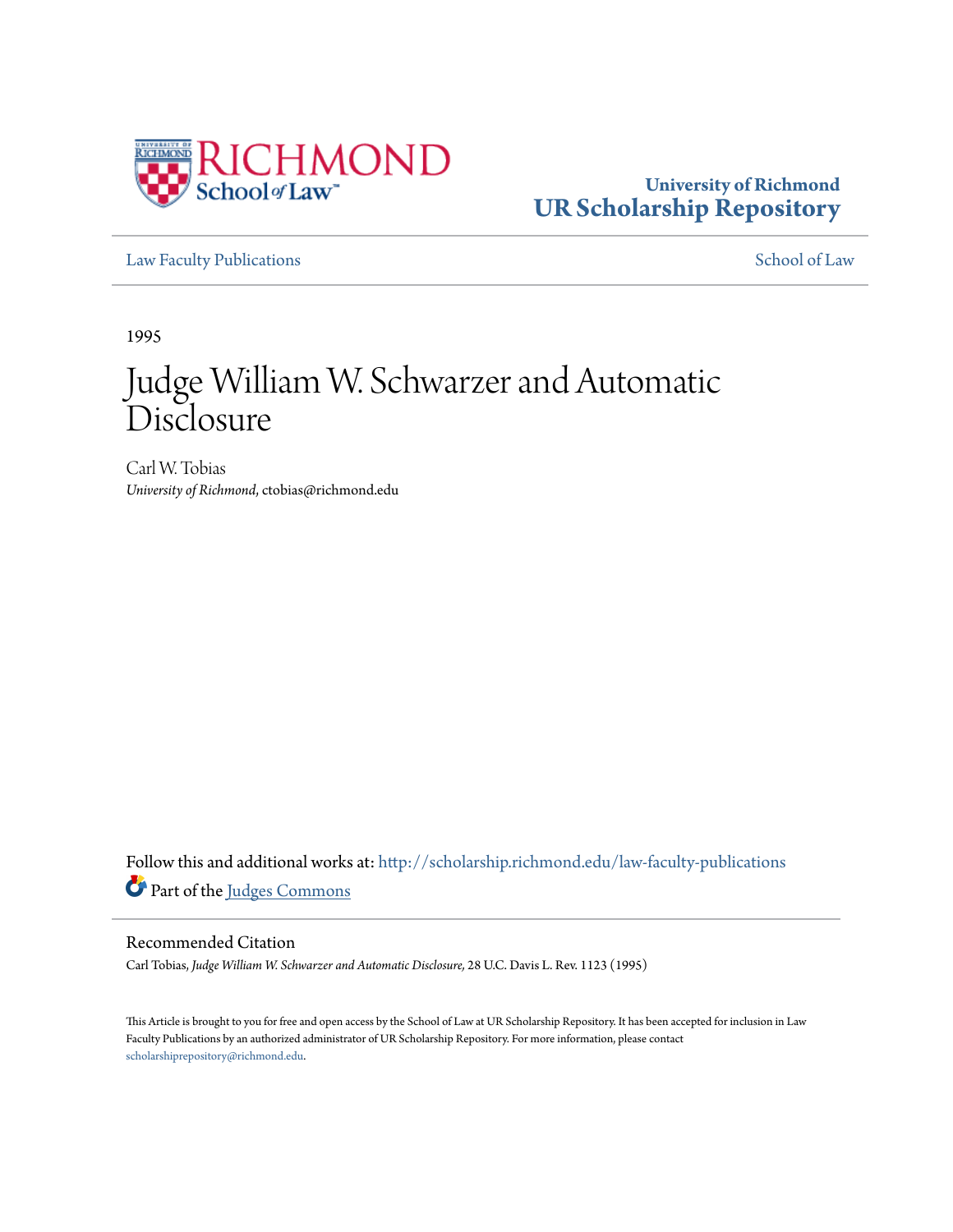## **Judge William W Schwarzer and Automatic Disclosure**

#### *Carl Tobias\**

During the spring of 1995, Senior United States District Judge William W Schwarzer concludes nearly half a decade of distinguished service as the Director of the Federal Judicial Center (FJC), which is one of the primary research arms of the federal courts. Judge Schwarzer carefully and thoroughly discharged the challenging responsibilities of that post, ably heading the FJC in difficult times for the federal courts, which have been increasingly required to achieve more with fewer resources.

Judge Schwarzer assumed the directorship of the Center after serving for fourteen years on the Northern District of California. When Judge Schwarzer was a member of that court, he earned a well-deserved reputation as an innovative judge who vigorously practiced judicial case management and actively participated in numerous efforts to improve the revision and application of federal civil procedures.

As Judge Schwarzer leaves the position of Director and returns West to sit by designation on the United States Court of Appeals for the Ninth Circuit and to teach part-time at Hastings College of the Law in San Francisco, the jurist should focus his considerable energy and expertise on an important procedural development which he was substantially responsible for initiating. Judge Schwarzer ought to guarantee that automatic, or mandatory pre-discovery, disclosure, which was one of the most controversial procedures that the United States Supreme Court has ever included in amendments to the Federal Rules of Civil Procedure, receives rigorous assessment.<sup>1</sup>

<sup>\*</sup> Professor of Law, University of Montana. I wish to thank Peggy Sanner for valuable suggestions, Cecelia Palmer and Charlotte Wilmerton for processing this piece, and the Harris Trust for generous, continuing support. Errors that remain are mine.

<sup>&#</sup>x27; *See* FED. R CIV. P. 26(a)(l), reprinted in 146 F.R.D. 402, 431-32 (1993). *See gmerally*  Griffin B. Bell et al., *Automatic Disclosure in Discovery - The Rush to Reform*, 27 GA. L. REV. 1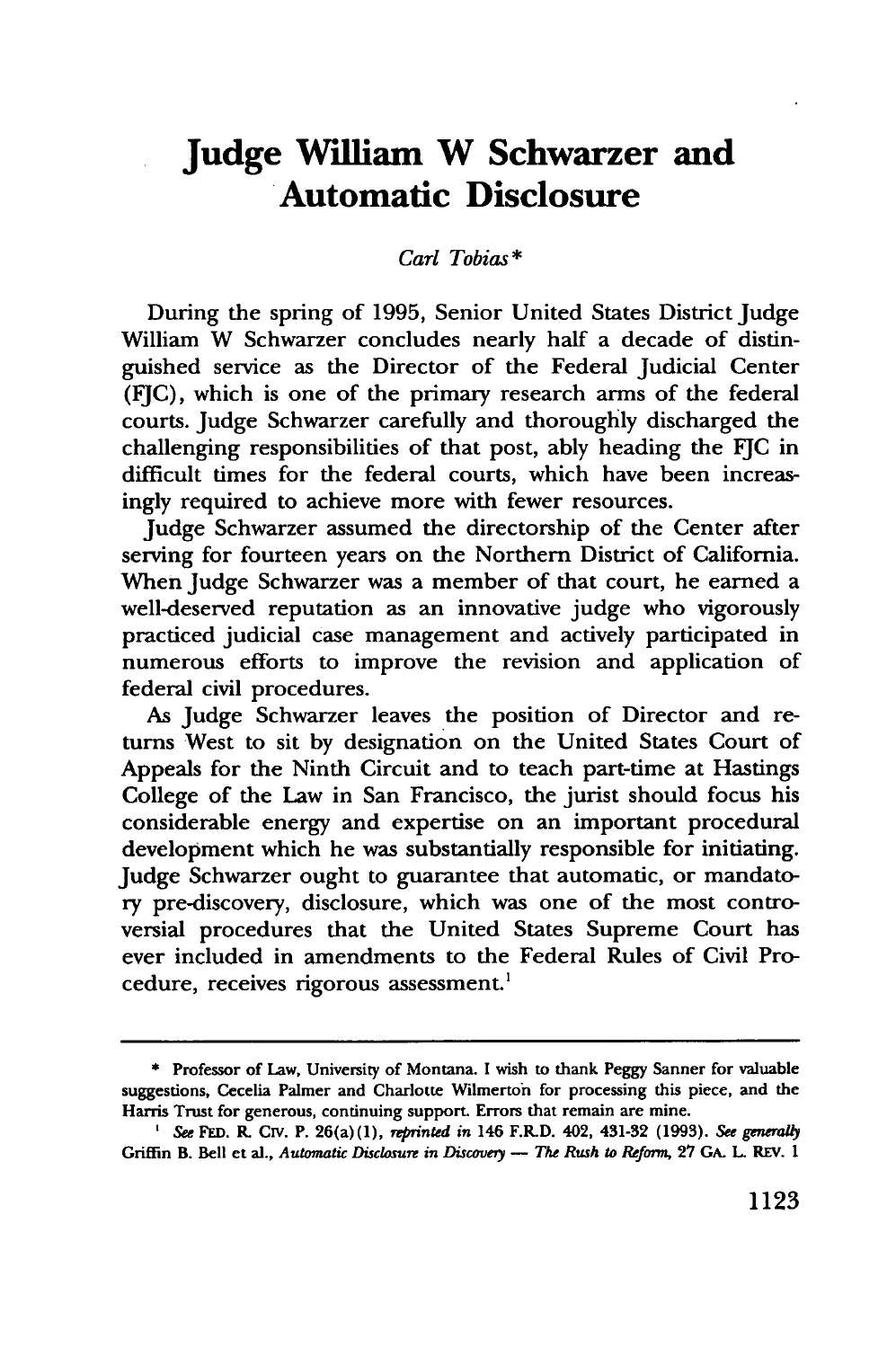During the late 1980s, Judge Schwarzer became one of the earliest and strongest advocates of automatic disclosure, a procedure which requires that litigants divulge information which is important to their cases before parties commence formal discovery.2 Judge Schwarzer enthusiastically and masterfully shepherded the highly controversial proposal to modify Federal Rule of Civil Procedure 26 through an extremely contentious rule revision process which culminated in the amendment's promulgation in 1993.<sup>3</sup> Judge Schwarzer attempted to persuade various rule revision entities, such as the Advisory Committee on the Civil Rules, that adoption of the mechanism was critical, $4$  and wrote law review articles urging and defending the procedure's implementation.<sup>5</sup>

Automatic disclosure has continued to be controversial since it became effective in December 1993. Indeed, fewer than one-half of the ninety-four federal districts have chosen to apply the federal revision in Rule 26 prescribing disclosure as it was adopted in 1993.<sup>6</sup> That change included a provision for the federal

50 U. Prrr. L. REv. 703, 721-23 (1989); *see also* Wayne D. Brazil, *The Adversary Character of Civil Discovery: A Critique and Proposals fur Change,* 31 VAND. L. REv. 1295, 1361 (1978) (affording earlier suggestion that automatic disclosure be adopted).

<sup>3</sup> See, e.g., William W Schwarzer, *In Defense of "Automatic Disclosure in Discovery*," 27 GA. L. REv. 655 (1993); *see also* Carl Tobias, *Improving the 1988 and 1990 judicial Improvements Acts,* 46 STAN. L. REv. 1589, 1611-16 (1994) (describing contentious rule revision process). *See generally* Linda S. Mullenix, *Discovery in Disarray: The Peroasive Myth of Peroasive Discovery Abuse and the* Consequences *fur Unfounded Rulemaking,* 46 STAN. L. REv. 1393 (1994); Ralph K. Winter, *In Defense of Discovery Refonn,* 58 BROOK. L. REv. 263, 265-71 (1992).

' This assertion is premised on conversations with several individuals who are knowledgeable about the rule revision process in which automatic disclosure was adopted. *See generally* Tobias, *supra* note 3, at 1611-16. 5 *See, e.g.,* William W Schwarzer, *Slaying the Monsters of Cost and Delay: Would Disclosure* 

& *More Effective Than Discovery1,* 74 JUDICATURE 178 (1991); Schwarzer, *supra* note 3. See *generally* Terry Carter, judge *Schwarzer* Goes *to Washington,* CAL. LAW., SepL 1991, at 21, 21.

• See Alfred W. Cortese & Kathleen L. Blaner, Mandatory Disclosure Rule 26(a) (1): Not the Rule of Choice (OcL 28, 1994) (copy on file with author) (indicating fewer than one-third of districts apply federal revision); DONNA STIENSTRA, IMPLEMENTATION OF DIS-CLOSURE IN UNITED STATES DISTRICT CoURTS, WITH SPECIFIC ATTENTION TO CoURTS' RE-SPONSES TO SELECTED AMENDMENTS TO FEDERAL RULE OF CIVIL PROCEDURE 26 (Mar. 24, 1995) (copy on file with author) (indicating fewer than one-half of districts apply federal revision).

<sup>(1993);</sup> Thomas M. Mengler, *Eliminating Abusive Discovery Through Disclosure: Is It Again Time fur Refurm1,* 138 F.R.D. 155 (1991); Carl Tobias, *In Defense of &perimentation with Automatic Disclosure,* 27 GA. L. REV. 665 (1993).<br><sup>2</sup> *See* William W Schwarzer, *The Federal Rules, the Adversary Process, and Discovery Reform,*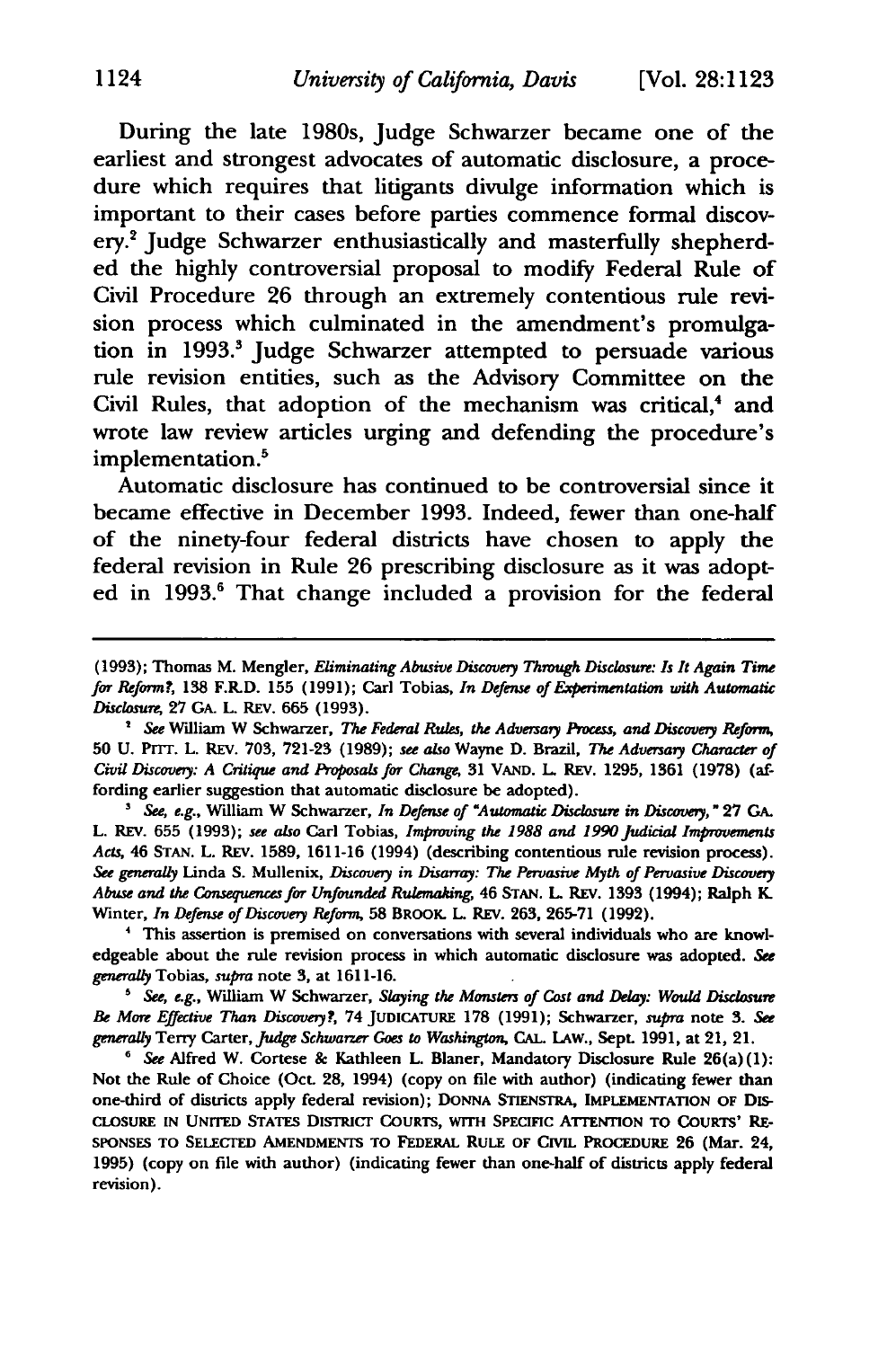districts to reject or to vary the federal amendment.<sup>7</sup> Only a very small number of states have decided to impose disclosure requirements,<sup>8</sup> although numerous states usually adopt most federal revisions relatively soon after they take effect.<sup>9</sup>

Several important reasons explain why automatic disclosure has been so controversial. Nearly all elements of the organized bar and a number of additional interests have contended that the disclosure requirements fail to state clearly exactly what information must be disclosed. These groups also argue that the requirements could impose an extra layer of discovery, raise ethical questions, and may increase litigation costs.<sup>10</sup>

Another significant reason for the controversy is that automatic disclosure received comparatively little experimentation before the measure was incorporated in the Federal Rules of Civil Procedure.11 Correspondingly, limited empirical data on automatic disclosure's operation has been systematically gathered, analyzed, and synthesized, although there is some anecdotal information available. For instance, the American Bar Association surveyed lawyers' experience with the mechanism in numerous Early Implementation District Courts which experimented with the mechanism under the Civil Justice Reform Act of 1990 (CJRA).<sup>12</sup>

<sup>10</sup> See, e.g., Mengler, *supra* note 1, at 158; Carl Tobias, Collision Course in Federal Civil *DisCflllery,* 145 F.RD. 139, 142 (1993). *See gmerally* Tobias, *supra* note 3, at 1612. 11 *See* Bell et al., *supra* note 1, at 17-18; Samuel Issacharoff & George Loewenstein,

*Unintended Consequences of Mandatory Disclosure,* 73 TEX. L. REv. 753, 754 (1995); Linda S. Mullenix, *Hope Over Experience: Mandatory lnfurmal Discuvery and the Politics of Rulemaking,* 69 N.C. L REv. 795, 813-21 (1991); *see also infra* note 12 and accompanying text (stating that automatic disclosure received some experimentation in EIDCs). 12 *See* AMERICAN BAR Ass'N, SECTION OF LITIGATION, MANDATORY PREDISCOVERY DISCLO-

<sup>&</sup>lt;sup>7</sup> See FED. R. CIV. P. 26(a)(1).<br><sup>8</sup> Arizona is the only state which broadly prescribed automatic disclosure before the Federal amendment became effective. *See* Symposium, *Mandating Disclosure and Limiting DisCflllery: The 1992 Amendments to Arizona's Rules of Civil Procedure and Comparable Federal Proposals,* 25 ARIZ. ST. LJ. 1 (1993); *see also* AlAsKA SUPREME COURT, FINAL DRAFT DISCOV· ERY AND DISCLOSURE RULES (adopting disclosure procedure which will become effective on July 15, 1995). *See gmerally* Jill Schachner Chanen, *States Considering Discuvery Refurm,* A.BA J., Apr. 1995, at 20. California had prescribed disclosure in narrowly confined contexts. *See*  CAL. CIV. PROC. CODE§§ 90-95, 1141.ll(d) (West 1982 & Supp. 1995). 9 *See* John P. Frank, *Local Rules,* 137 U. PA. L. REv. 2059 (1989); John B. Oakley &

Arthur F. Coon, *The Federal Rules in State Courts: A Survey of State Court Systems of Civil Proce*dure, 61 WASH. L. REV. 1367 (1986).

SURE: A FIRST LoOK (1994); *see also* Tobias, *supra* note 3, at 1611 (examining experimentation in EIDCs).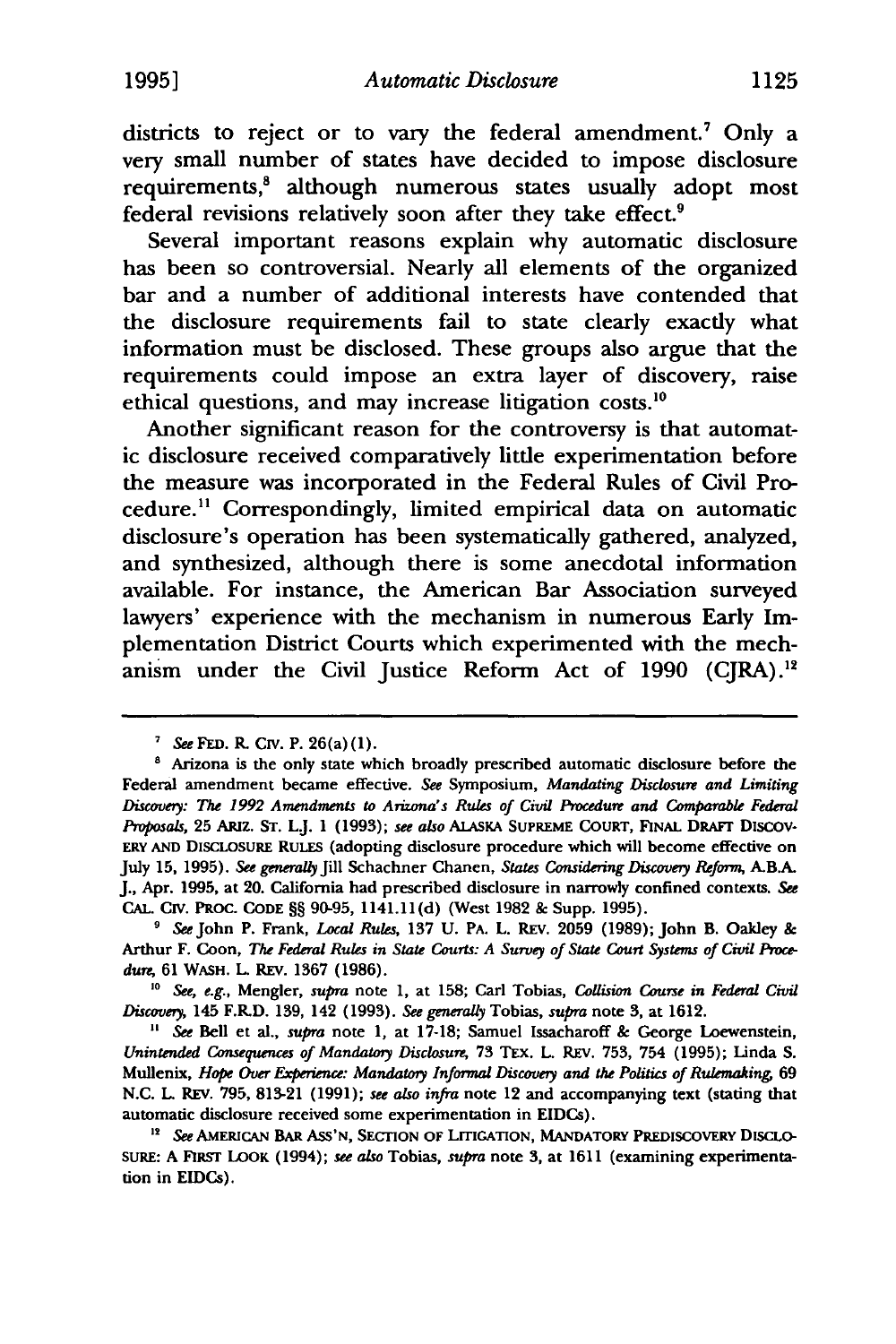Moreover, the RAND Corporation is currently evaluating disclosure in a number of districts as one component of a study that the CJRA authorized.<sup>13</sup> Some Early Implementation District Courts have included analyses of disclosure in the annual assessments which the 1990 legislation requires courts to prepare.<sup>14</sup>

This current lack of information on automatic disclosure means that Judge Schwarzer must do everything practicable to insure that it receives more rigorous evaluation. The jurist should institute measures that will facilitate the systematic collection, assessment, and synthesis of empirical data on the procedure's implementation and operation. This effort ought to focus on ascertaining as definitively as possible the mechanism's effectiveness in reducing expense and delay in federal civil litigation.

The specifics of such an analysis warrant relatively little treatment in this Essay partly because the Federal Judicial Center possesses considerable experience and expertise, having performed a number of analogous assessments in the past. Recent examples are the valuable FJC studies of the operation of the 1983 amendment of Rule 11. These evaluations were substantially responsible for the provision's significant revision in 1993.15 Another helpful illustration is the FJC's studies of court-annexed arbitration, an important alternative to traditional dispute resolution.<sup>16</sup> It also appears preferable in such an assessment to em-

<sup>&</sup>lt;sup>13</sup> See Judicial Improvements Act of 1990, Pub. L. No. 101-650, §105, 104 Stat. 5089, 5097-98 (1990); *see also* Terence Dunworth & James S. Kakalik, *Preliminary Observations on Implementation of the Pilot Program of the Civil Justice Reform Act of 1990, 46 STAN. L. REV. 1303,* 1327-29, 1335-36 (1994) (providing RAND preliminary study). 14 *See, e.g.,* DISTRICT OF IDAHO, CML JUSTICE REFoRM ACT ADVISORY COMMITTEE, ANNU-

AL EVALUATION REPORT 4 (May 1994); CIVIL JUSTICE EXPENSE AND DELAY REDUCTION PLAN OF THE UNITED STATES DISTRICT COURT FOR THE DISTRICT OF MONTANA, ANNUAL AssESS-MENT 5-6 (Oct 1994); *see also* 28 U.S.C. § 475 (Supp. V 1993) (prescribing annual assessments).

<sup>&</sup>lt;sup>15</sup> See, e.g., THOMAS E. WILLGING, THE RULE 11 SANCTIONING PROCESS (1988); ELIZA-BETH C. WIGGINS ET AL., FINAL REPORT ON RULE 11 TO THE ADVISORY CoMMITfEE ON CML RULES OF THE JUDICIAL CoNFERENCE OF THE UNITED STATES (1991); *see also* William w Schwarzer, Rule 11 *Revisited,* 101 HARV. L. REv. 1013 (1988) (providing suggestions partly responsible for Rule 11's revision). The American Judicature Society also undertook a valuable Rule 11 study on which the FJC should rely. *See* Lawrence C. Marshall et al., *The Use*  and *Impact of Rule 11*, 86 Nw. U. L. REV. 943 (1992).<br><sup>16</sup> *See* E. ALLAN LIND & JOHN E. SHAPARD, EVALUATION OF COURT-ANNEXED ARBITRA-

TION IN THREE FEDERAL DISTRICT COURTS (1983); BARBARA S. MEIERHOEFER, CoURT-AN-NEXED ARBITRATION JN TEN DISTRICT COURTS (1990); *see also* 28 u.s.c. §§ 651-58 (1988)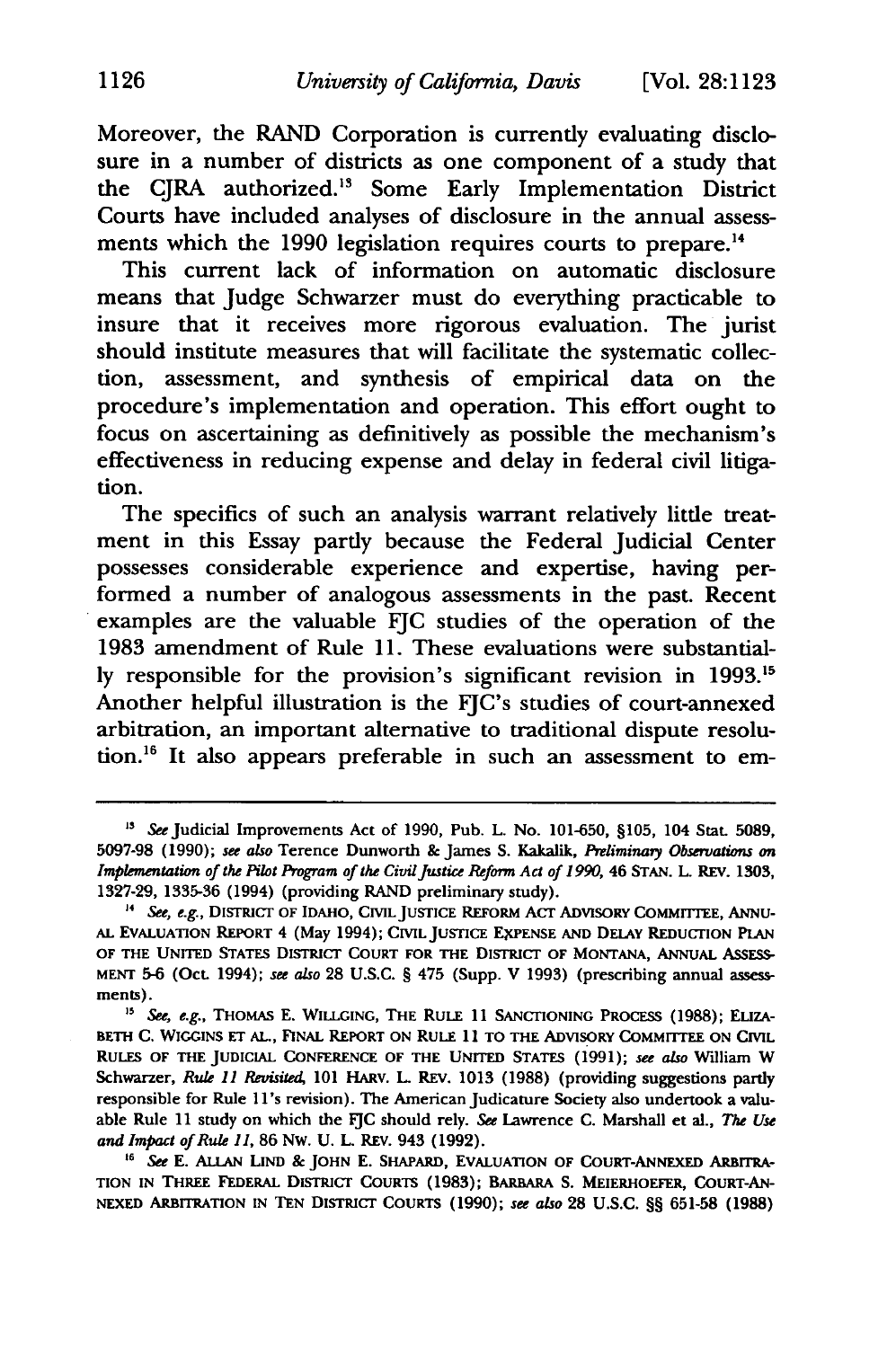ploy a single entity, such as the FJC, which can serve as a clearinghouse in coordinating the effort and can apply the same techniques for analyzing automatic disclosure in different districts.

Some guidance may be useful, however. The Federal Judicial Center should probably assemble and assess the available anecdotal information on automatic disclosure while exercising caution in relying on such data. For example, certain anecdotal information suggests that the procedure works well when the material divulged is rather general; in comparatively simple, routine cases, such as automobile accident litigation; and once lawyers have secured some familiarity with the measure.<sup>17</sup> Disclosure similarly appears to function rather effectively when the attorneys who must reveal information know each other or are relatively civil and collegial. The FJC must evaluate considerably more experimentation, however, before it can verify these ideas.

It will also be important for the Federal Judicial Center to consult the methodologies and results of other analyses of automatic disclosure. These include the American Bar Association study;<sup>18</sup> the evaluations of disclosure included in the annual assessments that the CJRA requires districts to compile, a number of which have yielded rather inconclusive determinations regarding disclosure's efficacy;19 and the study that RAND is presently conducting.20 The FJC should, of course, be careful to avoid duplicating these efforts. For instance, the FJC might want to analyze disclosure in districts other than the twenty courts that RAND is evaluating.

<sup>(</sup>prescribing court-annexed arbitration). 17 *See, e.g.,* Carl Tobias, *A Progress Report on Automatic Disclosure* in *the Federal Districts,* <sup>155</sup> F.R.D. 229, 231 (1994); Carl Tobias, *More on Federal Civil justice Refurm* in *Montana,* 54 MONT. L. REv. 357, 363 (1993). *See generally* Tobias, *supra* note 3, at 1615.<br><sup>18</sup> *See supra* note 12 and accompanying text.<br><sup>19</sup> *See, e.g.*, CIVIL JUSTICE REFORM ACT ADVISORY GROUP OF THE EASTERN DISTRICT OF

NEW YORK ANN. REP. 3, 5-8 (Jan. 25, 1994); REPORT ON THE IMPACT OF THE COST AND DE-LAY REDUCTION PLAN ADOPTED BY THE UNITED STATES DISTRICT CoURT FOR THE SOUTHERN DISTRICT OF TEXAS 13-15 (Apr. 6, 1993). *See generally supra* note 14 and accompanying texL 20 *See supra* note 13 and accompanying text; *see also* IssacharofI & Loewenstein, *supra* 

note 11, at 756-57 (conducting study which relies primarily on formal models of litigation behavior drawn from three areas: economics, psychology, and what may be called strategic theory).